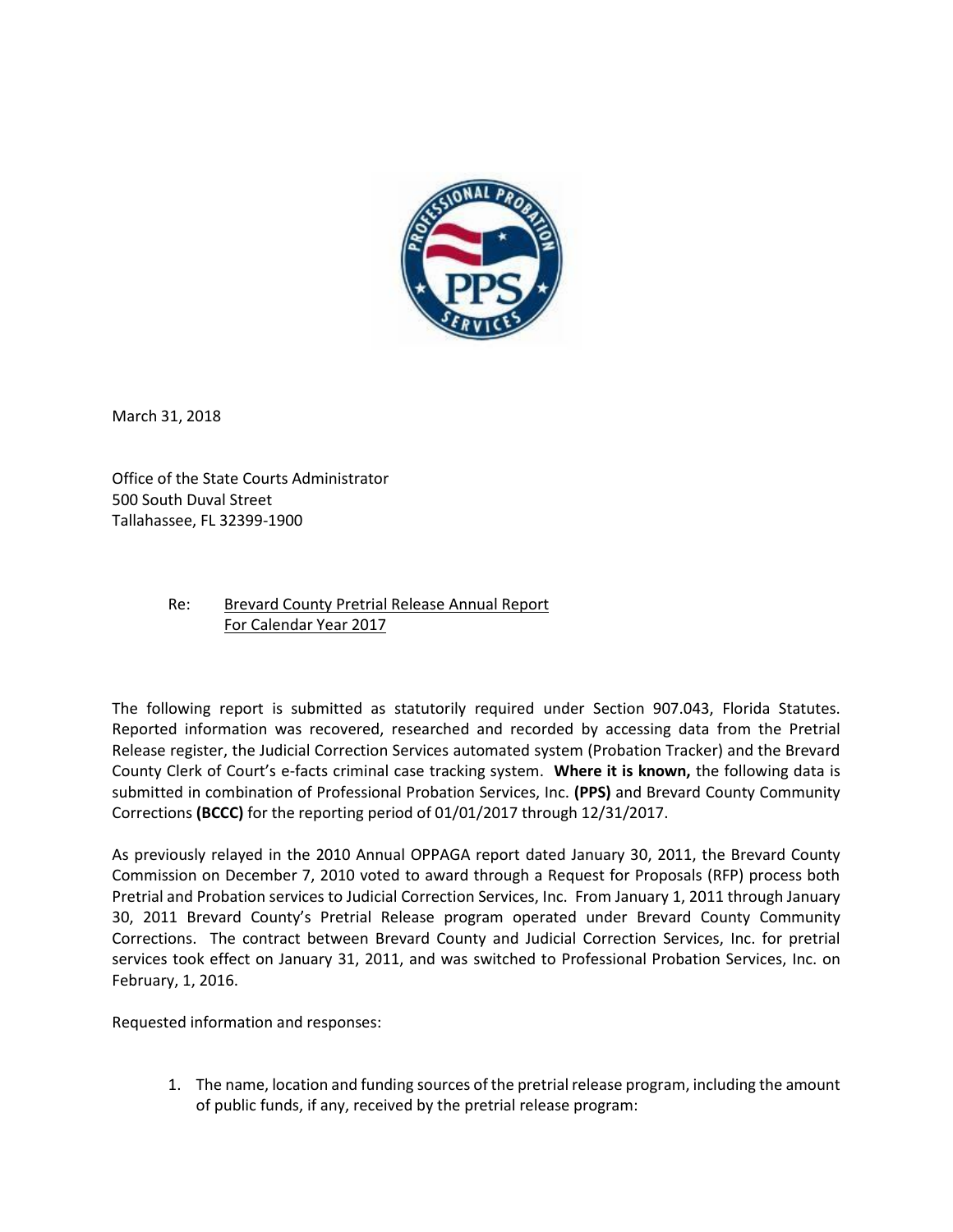The Brevard County Pretrial Release Program services are provided and administered by contract through Professional Probation Services, Inc. The program operates at the Brevard County Jail Complex, 860 Camp Rd., Cocoa, FL 32927, (321)690-1514. It is the first privately operated Pretrial Program in the State of Florida.

2. The operating and capital budget of each pretrial release program receiving public funds:

Operating and Capital Budget: \$0

3. A.) The percentage of the pretrial release program's total budget representing receipt of public funds: 0%

B.) The percentage of the total budget which is allocated to assisting defendants obtain release through a non-publicly funded program: 100%

4. A.) The amount of fees paid by defendants to the Pretrial Release Program: None

B.) The amount of administrative fees paid by defendants to the Pretrial Release Community Supervision Program: \$9,272.00

- 5. The number of persons employed by the pretrial release program: 7
- 6. The number of defendants assessed and or interviewed for pretrial release:

**Combined Total PPS/BCCC** 13,640

7. The number of defendants recommended for pretrial release:

**Combined Total PPS/BCCC** 1,078

8. The number of defendants for whom the pretrial release program recommended against **or made no recommendation for** non-secured release:

**Combined Total PPS/BCCC** 12,562

9. The number of defendants granted non-secured release on Pretrial Release or Community Supervision after the pretrial release program recommended non-secured release:

**Combined Total PPS/BCCC** 2,648

10. The number of defendants assessed and/or interviewed for pretrial release who were declared indigent by the court: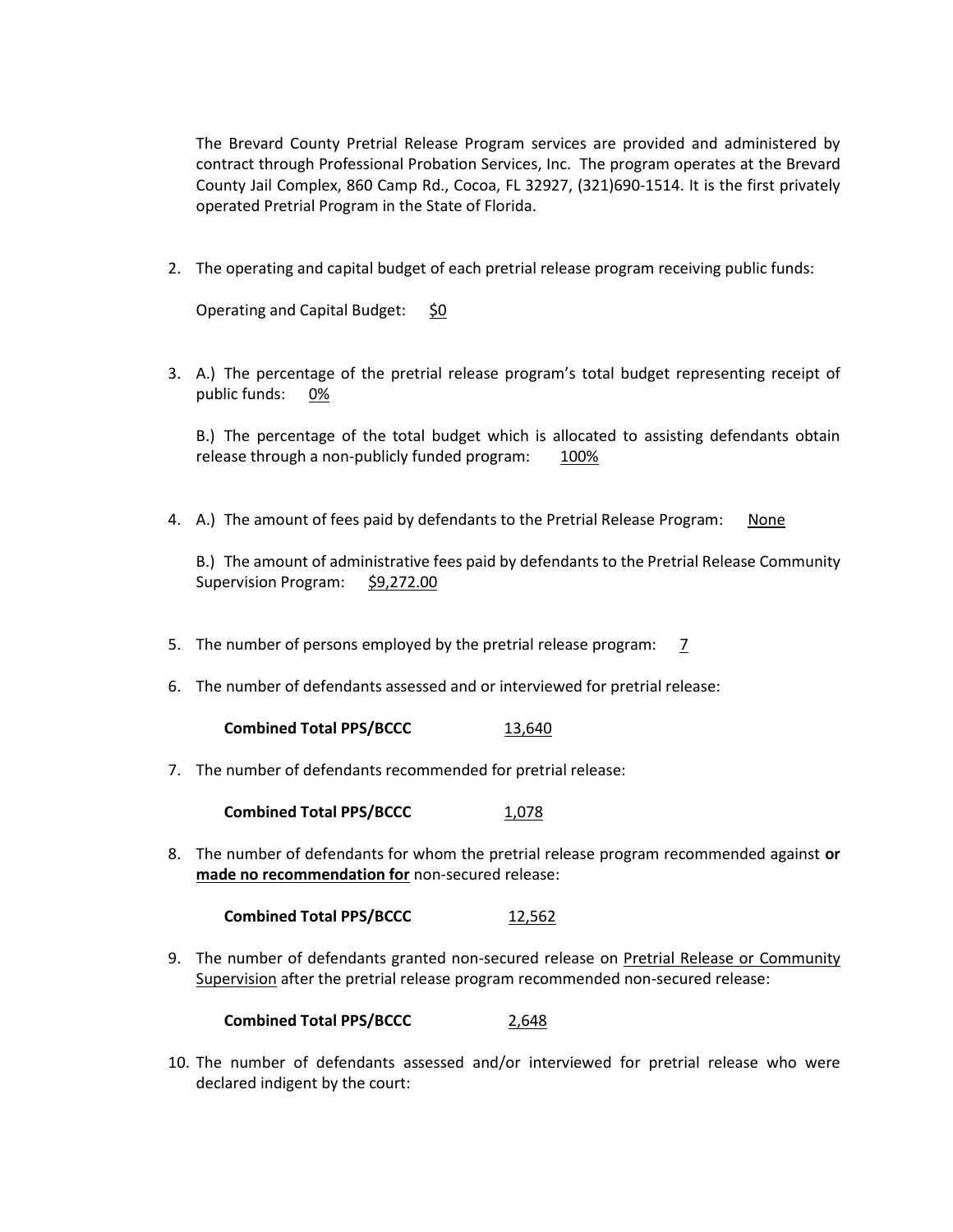## **Combined Total PPS/BCCC** 1,830

- 11. The name and case number of each person granted non-secured release who:
	- A.) Failed to attend a scheduled court appearance while on Pretrial Release or Pretrial Community Supervision:

| <b>Combined Total PPS/BCCC</b> | 135 |
|--------------------------------|-----|
|--------------------------------|-----|

B.) Was issued a warrant for failing to appear while on Pretrial Release or Pretrial Community Supervision: **Combined Total PPS/BCCC** 135

| Last Name         | First Name     | Case Number         |
|-------------------|----------------|---------------------|
| ACOBERT-BELIZAIRE | <b>CIERIA</b>  | 05-2016-CT-042135-A |
| <b>ACOSTA</b>     | <b>JOSE</b>    | 05-2017-MM-022784-A |
| ALLEBACH          | <b>KENNETH</b> | 05-2017-MM-047639A  |
| <b>ALLMON</b>     | <b>RYAN</b>    | 05-2017-CT-037421-A |
| <b>ALTVATER</b>   | <b>DYLAN</b>   | 05-2017-MM-014097A  |
| ANUSZEWSKI        | <b>JUSTIN</b>  | 05-2017-MM-023485-A |
| <b>ARCHULETA</b>  | <b>MICHAEL</b> | 05-2017-CT-015686A  |
| <b>ARMFIELD</b>   | <b>RAQUEL</b>  | 05-2017-MM-021717A  |
| <b>AUGUSTO</b>    | <b>JOHN</b>    | 05-2017-MM-034659-A |
| <b>BALLEW</b>     | <b>DEVON</b>   | 05-2017-MM-032132-A |
| <b>BATCHELOR</b>  | <b>ANDREA</b>  | 05-2017-CF-039049-A |
| <b>BAUMBERGER</b> | <b>DALTON</b>  | 05-2017-CT-032050-A |
| <b>BECK</b>       | SANDRO         | 05-2017-CT-012350-A |
| <b>BOGDAN</b>     | <b>DOUGLAS</b> | 05-2017-CT-039208-A |
| <b>BOSTON</b>     | <b>DONICE</b>  | 05-2017-CT-028621A  |
| <b>BRIMM</b>      | <b>LORI</b>    | 05-2016-MM-047705-A |
| <b>BROCK</b>      | <b>ANTHONY</b> | 05-2017-CT-028334-A |
| <b>BROOKS</b>     | <b>NIKOLAS</b> | 05-2017-CT-012957-A |
| <b>BROOKS</b>     | <b>TYVONE</b>  | 05-2017-CT-023707-A |
| <b>BROWN</b>      | <b>GORDON</b>  | 05-2017-MM-031192-A |
| <b>BRYSON</b>     | <b>TRACI</b>   | 05-2017-MM-024788-A |
| <b>CADIEU</b>     | <b>CLINTON</b> | 05-2017-MM-018161-A |
| CALDWELL          | <b>LENNY</b>   | 05-2017-MM-022502-A |
| CALMO-MENDOZA     | PABLO          | 05-2017-CF-041651A  |
| <b>CARREE</b>     | <b>CHIANTE</b> | 05-2017-CF-014288A  |
| <b>CARVER</b>     | <b>GEORGE</b>  | 05-2017-CF-048241A  |
| CASIMIRO-CASTILLO | <b>RAFAEL</b>  | 05-2017-CT-025209-A |
| <b>CEDILLO</b>    | <b>DEBI</b>    | 05-2017-CF-015160A  |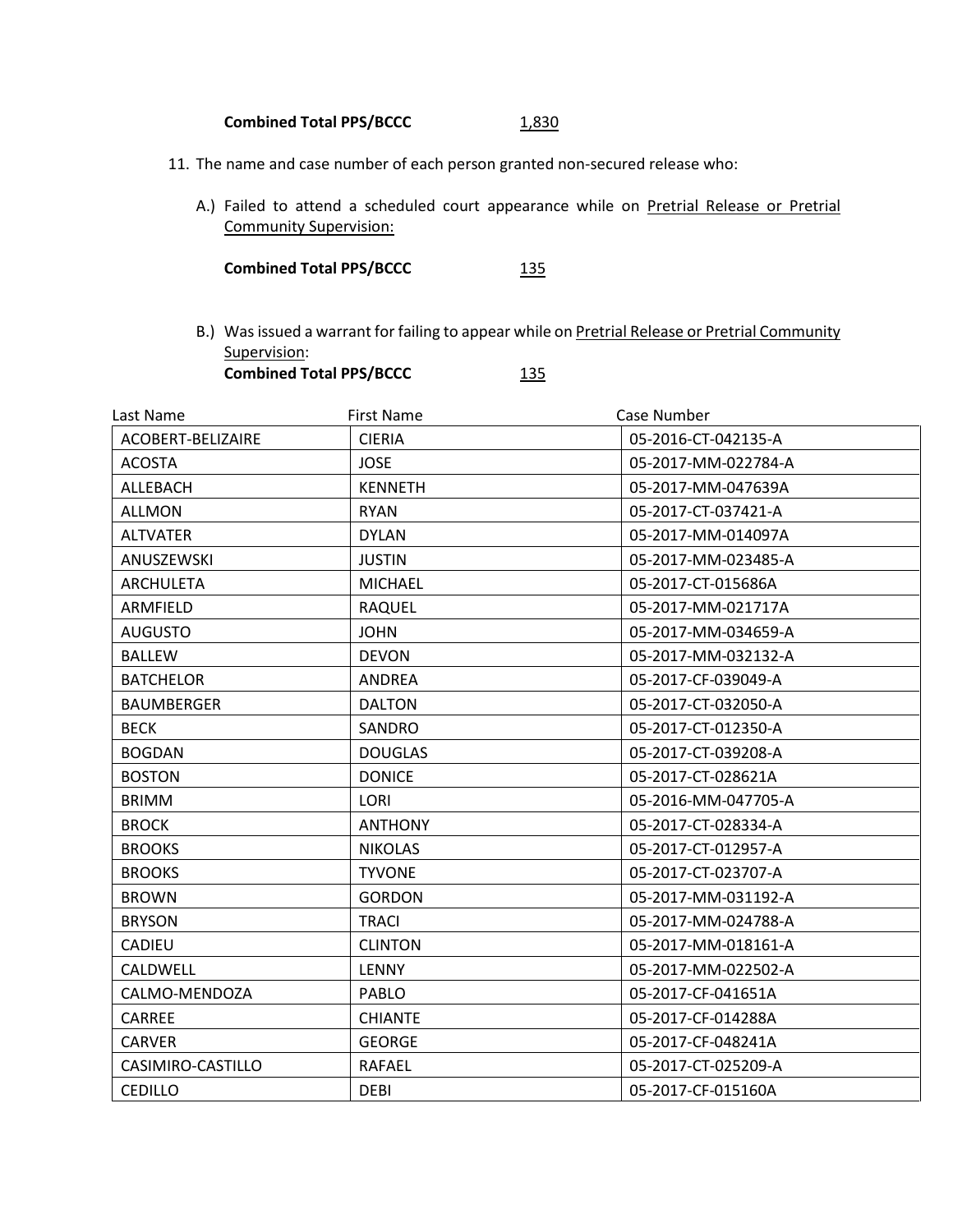| <b>JASON</b>     | 05-2017-CF-019478-A |
|------------------|---------------------|
| <b>DENNIS</b>    | 05-2017-MM-041365-A |
| SARAH            | 05-2017-MM-038812-A |
| <b>JOEL</b>      | 05-2016-CF-026733A  |
| <b>KASSANDRA</b> | 05-2017-MM-029284-A |
| <b>JEFFERY</b>   | 05-2017-CT-020224A  |
| <b>ZOE</b>       | 05-2017-MM-050611-A |
| <b>CYNTHIA</b>   | 05-2017-MM-024335-A |
| <b>KEVIN</b>     | 05-2017-CF-020204A  |
| <b>BRANDON</b>   | 05-2017-CT-019362-A |
| <b>ERIC</b>      | 05-2017-CT-050676-A |
| <b>AMANDA</b>    | 05-2017-CT-042559-A |
| <b>PEDRO</b>     | 05-2017-CT-014285-A |
| <b>RAMON</b>     | 05-2017-MM-051698-A |
| <b>WAYNE</b>     | 05-2017-CT-029324-A |
| <b>JASON</b>     | 05-2017-CT-022478-A |
| <b>JASON</b>     | 05-2017-CT-0210704A |
| <b>KRISTIN</b>   | 05-2017-CF-036257-A |
| <b>DAVID</b>     | 05-2017-CF-039533-A |
| <b>TIMOTHY</b>   | 05-2011-CF-041259-B |
| <b>DJIMON</b>    | 05-2017-CF-021899A  |
| <b>DYLAN</b>     | 05-2017-MM-055862-A |
| <b>STACEY</b>    | 05-2017-CT-046461-A |
| <b>KRISTEN</b>   | 05-2017-MM-026474-A |
| <b>BRITTANY</b>  | 05-2017-CF-052070A  |
| <b>MICHAEL</b>   | 05-2017-CT-043639-A |
| <b>DEVERY</b>    | 05-2017-CF-048242A  |
| <b>STEVEN</b>    | 05-2017-CT-037380-A |
| <b>TRACEY</b>    | 05-2017-CT-033171-A |
| JILL             | 05-2017-MM-020218A  |
| <b>LINDSAY</b>   | 05-2017-MM-010665A  |
| RAYMONDO         | 05-2017-MM-019866-A |
| <b>PATRICIA</b>  | 05-2017-CF-018026A  |
| <b>DANIEL</b>    | 05-2017-CT-029367A  |
| <b>MARLIN</b>    | 05-2016-MM-010397-A |
| <b>JACK</b>      | 05-2016-MM-027403A  |
| <b>DANIEL</b>    | 05-2017-CF-039735A  |
| <b>DANIEL</b>    | 05-2017-MM-039736-A |
| <b>GARY</b>      | 05-2017-CT-018115-A |
| <b>XAVIER</b>    | 05-2017-MM-027857-A |
| <b>JEFFERY</b>   | 05-2017-MM-011570A  |
|                  |                     |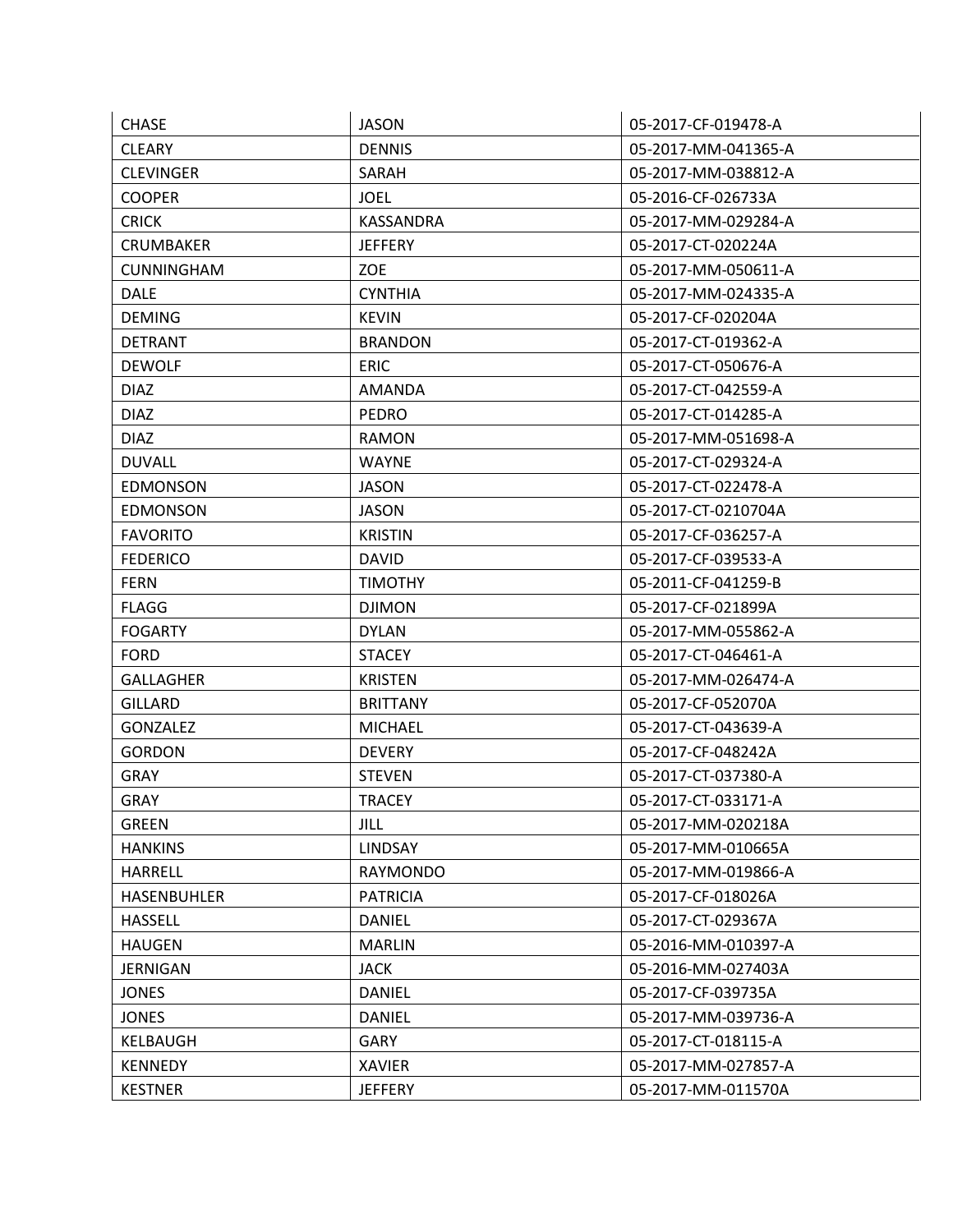| <b>KING</b>      | <b>SUSAN</b>      | 05-2017-CF-044358-A |
|------------------|-------------------|---------------------|
| <b>KLUGEL</b>    | <b>ALEKSANDR</b>  | 05-2017-MM-043042-A |
| <b>KOHLES</b>    | <b>KATHLEEN</b>   | 05-2017-CT-030437-A |
| <b>KUCINSKI</b>  | <b>KRISTA</b>     | 05-2017-CT-010043A  |
| LAWSON           | WANZER            | 05-2017-MM-040763-A |
| LEDERER          | <b>EDWIN</b>      | 05-2017-MM-012356-A |
| <b>LIND</b>      | <b>NEIL</b>       | 05-2017-CF-018647A  |
| <b>LOCKE</b>     | <b>FERNE</b>      | 05-2013-MM-067997-A |
| <b>LOGAN</b>     | <b>COLLEEN</b>    | 05-2017-MM-026742-A |
| <b>LUNA</b>      | <b>ELIAS</b>      | 05-2017-CT-021774A  |
| <b>MACDOWELL</b> | <b>STEVEN</b>     | 05-2016-CF-025473-A |
| <b>MANNING</b>   | <b>JENNIFER</b>   | 05-2017-MM-044951-A |
| <b>MASON</b>     | <b>TAQUAILA</b>   | 05-2015-MM-014057-A |
| <b>MCCAULEY</b>  | <b>JOSEPH</b>     | 05-2017-CF-029335-A |
| <b>MCDOWELL</b>  | <b>ODEAN</b>      | 05-2017-MM-016775A  |
| <b>MCKINLEY</b>  | <b>MELISA</b>     | 05-2017-CT-043266-A |
| <b>MISTELE</b>   | <b>SANDRA</b>     | 05-2016-CF-052508A  |
| <b>MITCHELL</b>  | <b>KEVIN</b>      | 05-2017-CF-024051A  |
| <b>MOTT</b>      | <b>THERESA</b>    | 05-2017-CF-039116A  |
| <b>MURPHY</b>    | <b>MARY</b>       | 05-2017-CF-027269-A |
| NEWBERRY         | <b>JULIE</b>      | 05-2017-CF-010040A  |
| <b>NORMAN</b>    | PAUL              | 05-2016-CF-011025A  |
| OCONNELL         | CAROL             | 05-2017-CT-013168A  |
| <b>OVERTON</b>   | <b>KELLY</b>      | 05-2017-MM-056088-A |
| <b>OWENS</b>     | ALEXANDRIA        | 05-2017-MM-020693A  |
| <b>PARSONS</b>   | ANN               | 05-2017-MM-026733A  |
| <b>PATEL</b>     | <b>KEJAL</b>      | 05-2017-MM-019902-A |
| PIMENTEL         | <b>MIGUEL</b>     | 05-2017-MM-024623-A |
| <b>PRATT</b>     | SAMANTHA          | 05-2017-CF-016741A  |
| <b>PRESTON</b>   | SHANNALEIGH       | 05-2017-CF-027055-A |
| <b>PRICE</b>     | <b>JOHN</b>       | 05-2017-MM-037231A  |
| <b>REALIN</b>    | <b>MATTHEW</b>    | 05-2017-CF-027336-A |
| <b>RIVERS</b>    | <b>MARCY</b>      | 05-2017-CT-048714-A |
| <b>ROSSI</b>     | <b>ROBERT</b>     | 05-2017-MM-035742-A |
| <b>RUBIN</b>     | <b>STEVEN</b>     | 05-2017-MM-013721A  |
| <b>RUDD</b>      | <b>BILLY</b>      | 05-2017-CF-010953A  |
| SANCHEZ          | <b>MICHELLE</b>   | 05-2017-CF-038697A  |
| SANTIAGO         | <b>RICKY</b>      | 05-2017-MM-023481-A |
| <b>SCHWINDT</b>  | <b>STEVEN</b>     | 05-2017-MM-049905-A |
| SIEZA RIVAS      | <b>CRISTOPHER</b> | 05-2017-MM-023322-A |
| SIGMAN           | <b>KAITLYN</b>    | 05-2016-MM-031736-A |
|                  |                   |                     |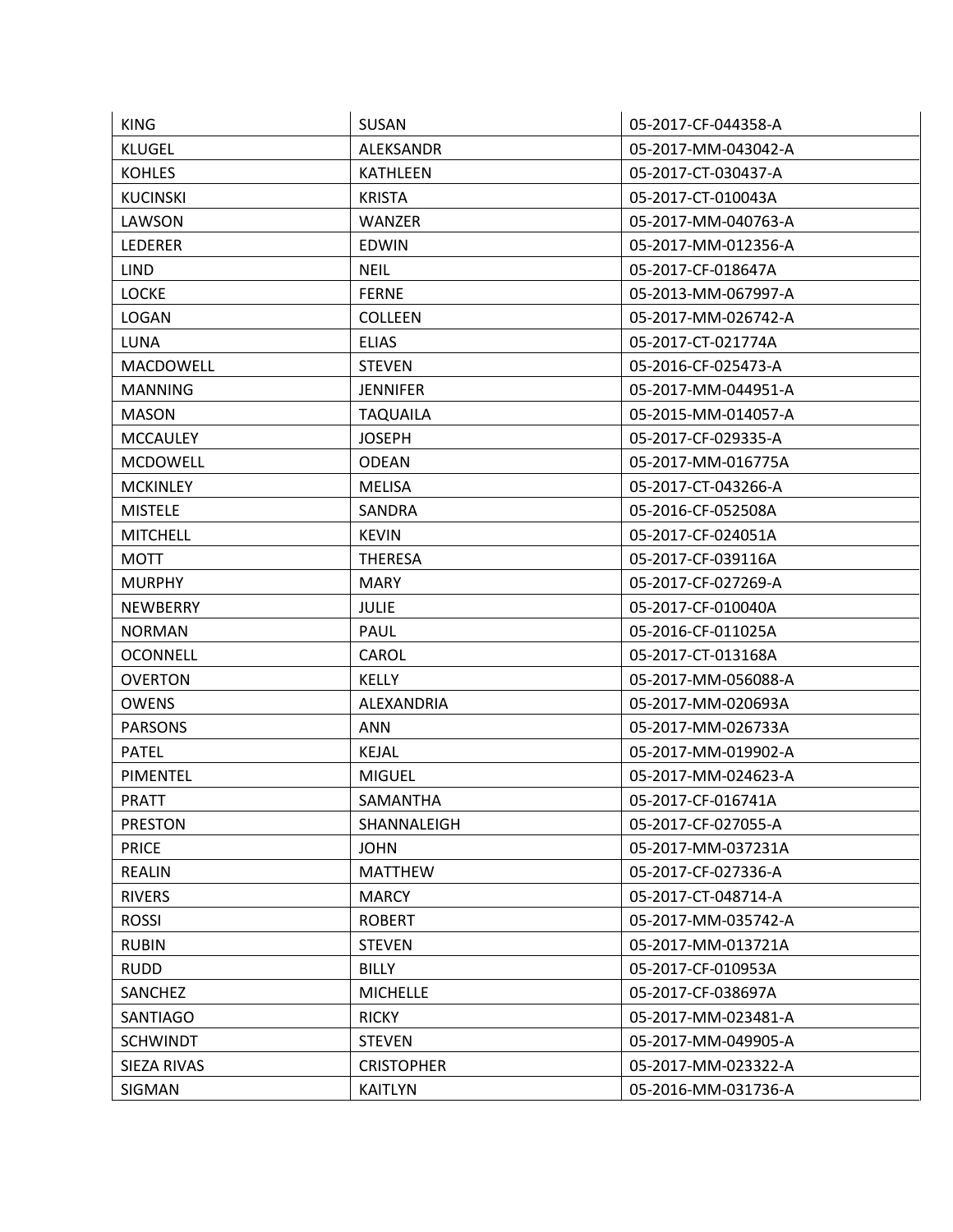| <b>SINGLETON</b> | <b>TAVIA</b>    | 05-2017-CF-039060-A |
|------------------|-----------------|---------------------|
| <b>SNYDER</b>    | <b>SHAWN</b>    | 05-2017-CT-037655A  |
| <b>SOBIN</b>     | <b>MICHAEL</b>  | 05-2016-CF-033983A  |
| <b>STEDMAN</b>   | <b>COREY</b>    | 05-2017-CT-011164A  |
| <b>STEWART</b>   | <b>MICHAEL</b>  | 05-2017-MM-011987A  |
| <b>STEWART</b>   | <b>THOMAS</b>   | 05-2017-MM-042116-A |
| <b>STREET</b>    | <b>TRAVONN</b>  | 05-2017-MM-018936-A |
| <b>STUCKERT</b>  | <b>STACEY</b>   | 05-2017-CF-025566-A |
| <b>STUMP</b>     | <b>SHANE</b>    | 05-2017-CF-048226A  |
| <b>THOMAS</b>    | <b>VENESHIA</b> | 05-2017-MM-042133-A |
| <b>TRUAX</b>     | <b>FRANK</b>    | 05-2017-CT-038818-A |
| <b>URLA</b>      | <b>JUAN</b>     | 05-2017-MM-034387-A |
| <b>VILLA</b>     | ALEXANDRA       | 05-2017-MM-019907-A |
| <b>WALKER</b>    | <b>SHANTUA</b>  | 05-2016-CF-048871A  |
| WEISEND          | <b>ZACHARY</b>  | 05-2017-MM-033534-A |
| <b>WILINSKY</b>  | <b>MATHEW</b>   | 05-2017-CT-027885-A |
| <b>WILSON</b>    | <b>JULIE</b>    | 05-2017-CT-015172A  |
| <b>WILSON</b>    | <b>JULIE</b>    | 05-2017-CT-015172A  |
| <b>WOOTEN</b>    | <b>DEDRICK</b>  | 05-2017-CT-026876-A |
| <b>WYNN</b>      | <b>EUGENIA</b>  | 05-2017-CF-021731A  |
| <b>WYSS</b>      | <b>KRISTEN</b>  | 05-2017-CF-041676A  |
| YARDE            | <b>ANDREW</b>   | 05-2017-MM-029794-A |
| <b>YATES</b>     | <b>BRANDIE</b>  | 05-2017-CF-037780A  |
| <b>YATES</b>     | <b>MALLORY</b>  | 05-2017-MM-016742A  |
| <b>YOUNG</b>     | <b>DYSHAWN</b>  | 05-2015-MM-052919-A |

C.) Was arrested for any offense while on release through the Pretrial Release or Pretrial Community Supervision Program:

## **Combined Total PPS/BCCC** 93

| Last Name        | First Name     | Case Number         |
|------------------|----------------|---------------------|
| ANTOSIAK         | JONATHAN       | 05-2016-MM-035707A  |
| ARMISTEAD        | TAMARA         | 05-2017-MM-029939-A |
| <b>ARMSTRONG</b> | <b>STEVEN</b>  | 05-2017-CT-027523A  |
| ARNOLD           | <b>TERESA</b>  | 05-2017-MM-049849-A |
| <b>BACON</b>     | <b>JESSICA</b> | 05-2017-MM-047628-A |
| <b>BALLEW</b>    | <b>DEVON</b>   | 05-2017-MM-032132-A |
| <b>BARKER</b>    | <b>GLORIA</b>  | 05-2017-CF-028400-A |
| <b>BARNES</b>    | ALEXANDER      | 05-2017-CT-020738-A |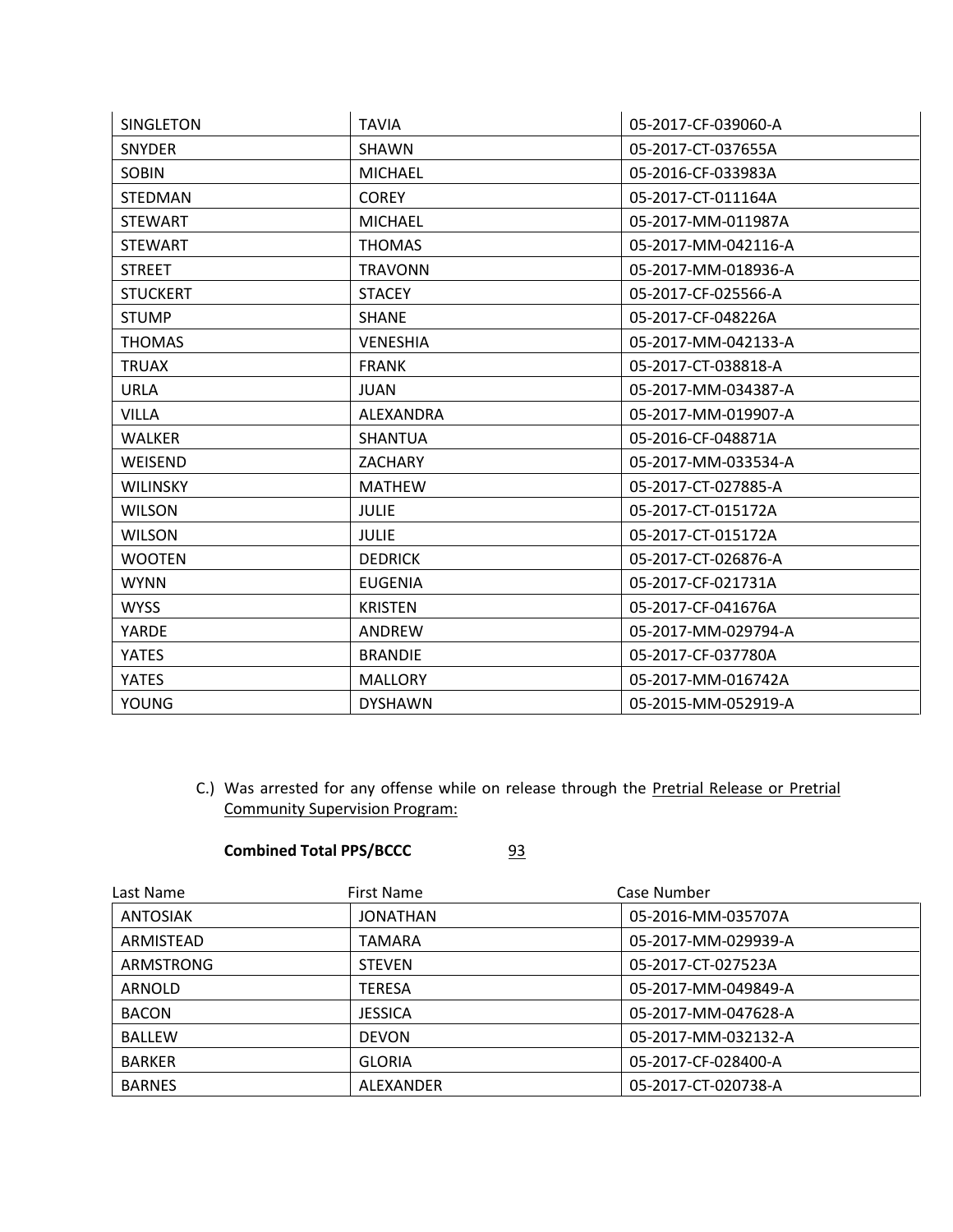| <b>BERNARD</b>    | <b>AUSTIN</b>    | 05-2017-CF-035811A  |
|-------------------|------------------|---------------------|
| <b>BERTEL</b>     | <b>DOMINIQUE</b> | 05-2017-MM-023140-A |
| <b>BOSTON</b>     | <b>DONICE</b>    | 05-2017-MM-028621-A |
| <b>BRADY</b>      | PAUL             | 05-2017-MM-035370A  |
| <b>BREON</b>      | <b>JOHN</b>      | 05-2017-CT-027516-A |
| <b>BROOKS</b>     | <b>KINTE</b>     | 05-2017-CF-012189A  |
| <b>BROOKS</b>     | <b>NIKOLAS</b>   | 05-2017-CT-012957-A |
| <b>BROTHERS</b>   | <b>DONAVAN</b>   | 05-2017-MM-042878-A |
| <b>BRUCE</b>      | <b>MORGAN</b>    | 05-2017-MM-026584-A |
| <b>BRYAN</b>      | CARMEN           | 05-2017-MM-029297A  |
| <b>CANDELL</b>    | <b>KIMBERLY</b>  | 05-2017-CT-048032-A |
| <b>CEDILLO</b>    | <b>DEBI</b>      | 05-2017-MM-011497A  |
| <b>CEVAAL</b>     | <b>SHERRI</b>    | 05-2017-MM-029354-A |
| <b>COLLINS</b>    | <b>GENE</b>      | 05-2017-MM-037026-A |
| <b>CONCEPCION</b> | <b>JOSEPH</b>    | 05-2017-MM-031101-A |
| <b>COOK</b>       | <b>JENNIFER</b>  | 05-2016-CF-041897A  |
| <b>COOKSHOTT</b>  | <b>KYLE</b>      | 05-2017-MM-023465-A |
| <b>DEWITT</b>     | <b>JAMAL</b>     | 05-2017-MM-030000A  |
| <b>DUY</b>        | <b>NICHOLAS</b>  | 05-2017-CF-011582-A |
| <b>EDWARDS</b>    | <b>CHELSEA</b>   | 05-2017-MM-015456A  |
| <b>ENDICOTT</b>   | <b>CAROLINE</b>  | 05-2017-MM-014302A  |
| <b>FARMER</b>     | <b>RONNESQUE</b> | 05-2017-MM-022315-A |
| <b>FEDERICO</b>   | <b>DAVID</b>     | 05-2017-CF-039533-A |
| <b>FLORES</b>     | <b>MATTHEW</b>   | 05-2017-MM-017385-A |
| <b>FRANK</b>      | JARED            | 05-2017-CT-014688-A |
| <b>GALLAGHER</b>  | <b>KRISTEN</b>   | 05-2017-MM-026474-A |
| <b>GEORGE</b>     | <b>NICOLE</b>    | 05-2017-CT-033713A  |
| <b>GEORGES</b>    | SAMUEL           | 05-2017-CF-040161-A |
| <b>GOLDEN</b>     | LATRISHA         | 05-2017-CF-034898-A |
| <b>GRIER</b>      | <b>NATHAN</b>    | 05-2017-MM-010793A  |
| <b>HALGREN</b>    | <b>GUY</b>       | 05-2017-MM-038814A  |
| <b>HAMMEL</b>     | SHAYLA           | 05-2017-CT-037755A  |
| <b>HARE</b>       | <b>HAROLD</b>    | 05-2017-CF-024672A  |
| <b>HENRIQUEZ</b>  | <b>MIGUEL</b>    | 05-2017-CF-016177A  |
| <b>HILL</b>       | <b>SHELBY</b>    | 05-2017-MM-024518-A |
| <b>HIXON</b>      | <b>JAMES</b>     | 05-2017-MM-043406-A |
| <b>HUDSON</b>     | <b>RITA</b>      | 05-2017-MM-024761-A |
| <b>HUGHEY</b>     | <b>ASHLEY</b>    | 05-2017-CF-029605-A |
| <b>INGOLD</b>     | SARAH            | 05-2017-CF-028187-A |
| <b>ISOM</b>       | <b>TEJUAN</b>    | 05-2017-CF-055783A  |
| <b>JACKSON</b>    | <b>CORNELIUS</b> | 05-2017-CF-010012A  |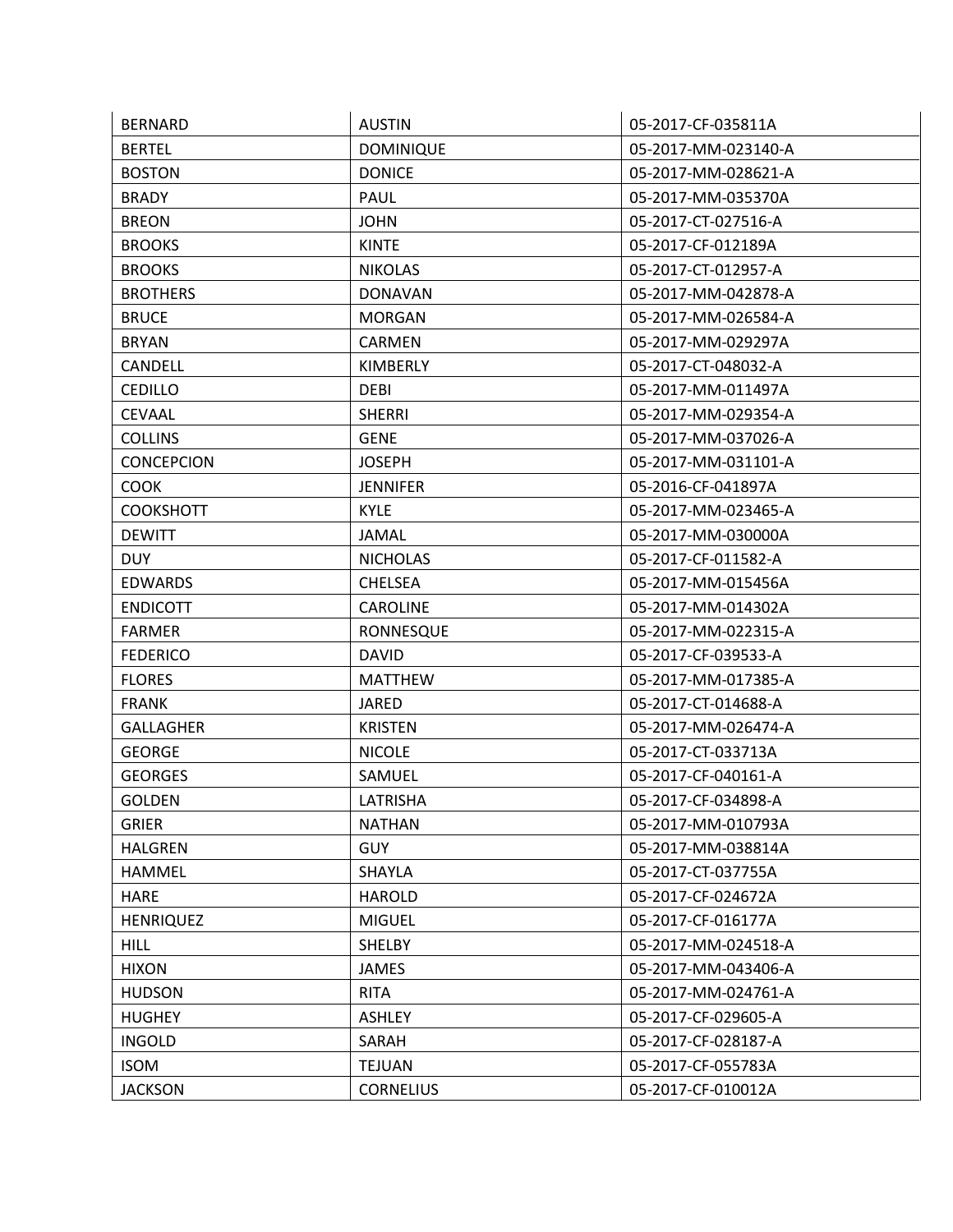| <b>JONES</b>        | <b>APRIL</b>       | 05-2017-MM-027076A  |
|---------------------|--------------------|---------------------|
| <b>JONES</b>        | <b>TAVONTAY</b>    | 05-2017-MM-047122-A |
| <b>JONES</b>        | <b>TYRONE</b>      | 05-2017-MM-024561A  |
| LAHANSE             | <b>CHRISTOPHER</b> | 05-2017-MM-042890A  |
| LANGMESSER          | <b>RYAN</b>        | 05-2017-MM-053251A  |
| LAWSON              | <b>WANZER</b>      | 05-2017-MM-040763-A |
| LAZZARO             | <b>MICHAEL</b>     | 05-2017-CF-039212A  |
| <b>LENTO</b>        | <b>PAUL</b>        | 05-2017-CT-025464-A |
| <b>MANGIARACINA</b> | <b>STEVEN</b>      | 05-2017-MM-055842A  |
| <b>MARTIN</b>       | <b>TONY</b>        | 05-2017-CF-012314-A |
| <b>MAYLE</b>        | <b>LACEY</b>       | 05-2017-MM-040707-A |
| <b>MOYER</b>        | <b>CRAIG</b>       | 05-2017-CT-014350-A |
| <b>MURPHY</b>       | <b>MARY</b>        | 05-2017-CF-027269-A |
| <b>MURRAY</b>       | <b>DESHAWN</b>     | 05-2017-MM-028161A  |
| <b>NORRIS</b>       | <b>CHARLES</b>     | 05-2017-MM-012339-A |
| <b>PATEL</b>        | KAJAL              | 05-2017-MM-015006-A |
| <b>PATEL</b>        | <b>KEJAL</b>       | 05-2017-MM-019902-A |
| <b>PICKETT</b>      | <b>CHACE</b>       | 05-2017-MM-014825A  |
| <b>PITCHFORD</b>    | <b>KATIE</b>       | 05-2017-CF-049026A  |
| <b>RIFE</b>         | <b>JAMIE</b>       | 05-2017-CF-049182-A |
| <b>RODRIGUEZ</b>    | <b>KENNETH</b>     | 05-2017-CF-027142A  |
| SANDUSKY            | <b>HOPE</b>        | 05-2017-CF-042873A  |
| <b>SCHMIDT</b>      | <b>EMILY</b>       | 05-2015-CF-036507A  |
| <b>SCOTT</b>        | <b>MELISSA</b>     | 05-2017-MM-051489-A |
| <b>SCOTT</b>        | <b>RYAN</b>        | 05-2017-CF-011737A  |
| <b>SELMOT</b>       | <b>JUNIOR</b>      | 05-2017-MM-042517-A |
| <b>SENTELL</b>      | <b>DANIEL</b>      | 05-2017-MM-040717-A |
| SIEZA RIVAS         | <b>CRISTOPHER</b>  | 05-2017-MM-023322-A |
| <b>SIZEMORE</b>     | <b>CRYSTAL</b>     | 05-2017-MM-048719-A |
| <b>SLEIGHT</b>      | <b>MATTHEW</b>     | 05-2017-MM-026575-A |
| <b>STEVENSON</b>    | <b>PATRICIA</b>    | 05-2017-CF-039546A  |
| <b>STILLWELL</b>    | <b>TREVOR</b>      | 05-2017-CF-029346A  |
| <b>TATE</b>         | <b>TRAVIS</b>      | 05-2017-MM-016903-A |
| <b>THISTLE</b>      | <b>JAMES</b>       | 05-2017-CF-039721-A |
| <b>TILLARD-AMY</b>  | <b>MICHELLE</b>    | 05-2017-MM-032719A  |
| <b>TOPPE</b>        | LORI               | 05-2017-CT-031741A  |
| <b>TOWELL</b>       | <b>KAREN</b>       | 05-2017-MM-041737-A |
| <b>TRIPP</b>        | <b>KEVIN</b>       | 05-2017-CF-015008A  |
| <b>VONPLOENNIES</b> | <b>CODY</b>        | 05-2017-MM-031752A  |
| WARD                | <b>DAKOTA</b>      | 05-2017-CT-031181-A |
| WELLS               | <b>ARTHUR</b>      | 05-2017-CF-015009-A |